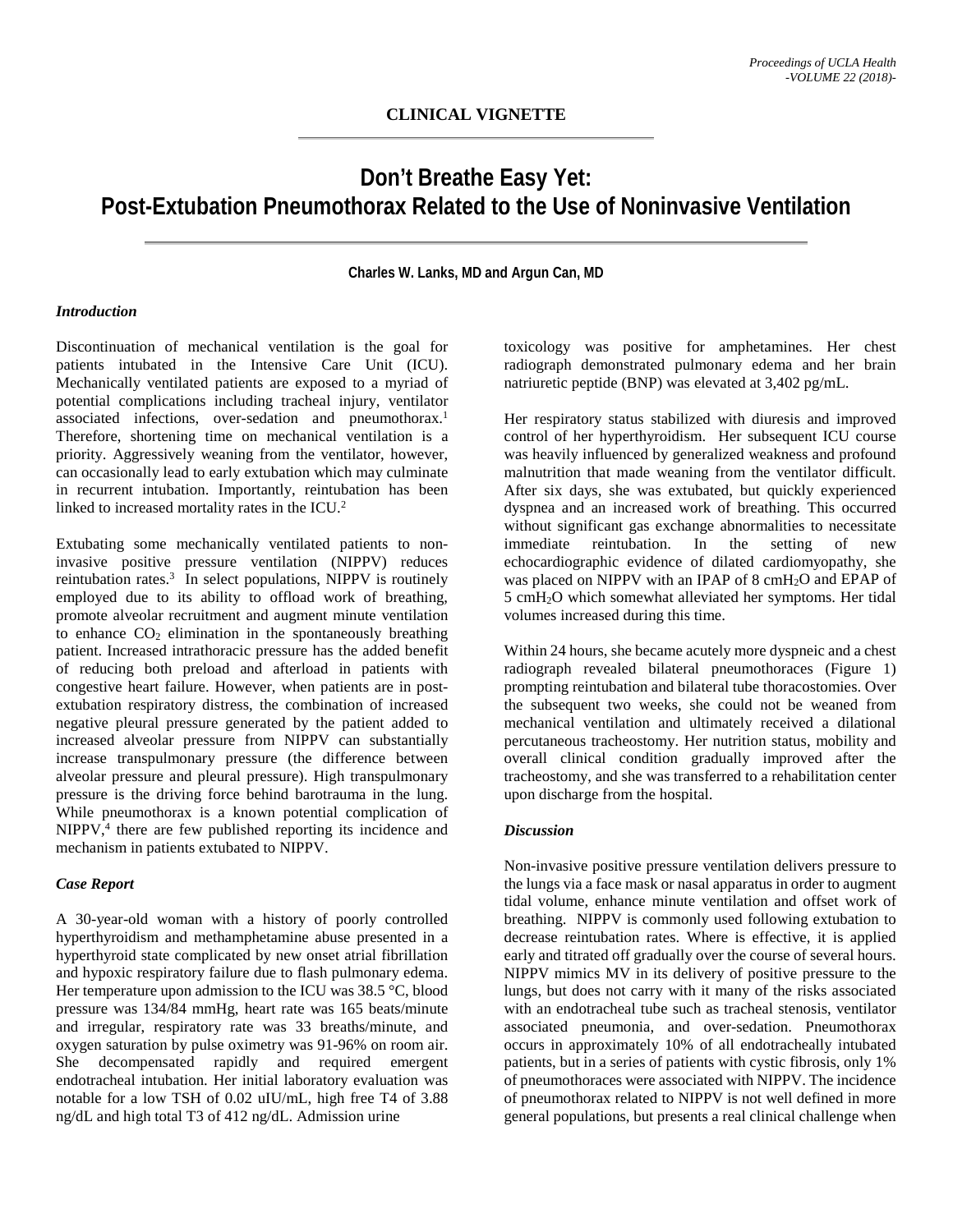it does occur. Pneumothorax is most common in the endotracheally intubated patient. However, in our patient, elevated transpulmonary pressure (Palveolar - Ppleural) actually increased after extubation. This occurred through a combination of two factors: 1) discontinuation of continuous chemical sedation and 2) increased negative pleural pressure generated by the patient. One goal of mechanical ventilation is to rest the muscles of respiration; sedation is often applied to achieve this end. Once mechanical ventilation is discontinued, sedation is stopped and this goal is deprioritized. When this happens, the transpulmonary pressure, or pressure across the visceral pleura of the lung, may increase.

Transpulmonary pressure is responsible for maintaining lung inflation at the end of exhalation and causing expansion of the lungs during inhalation (Figure 2A). While on a ventilator and in the absence of significant respiratory effort, pleural pressures are typically positive at the end of inspiration. This yields a transpulmonary pressure that is similar to, or only slightly higher than, that of the spontaneously breathing patient (Figure 2B). When the difference between alveolar and pleural pressure is high, the resultant force driving air into the alveoli and toward the pleural space becomes high as well. This leads to lung inflation, but can also be an impetus for barotrauma.

After stopping sedation, patients are expected to resume their usual respiratory efforts. This is not a problem in most cases, but can become one when patients become dyspneic. In those cases, pleural pressure during inspiration becomes extremely negative due to increased patient effort, as in post-extubation respiratory distress. It is in this very setting that NIPPV may be applied. Positive alveolar pressure is thus added to an already increased negative pleural pressure. Suddenly, transpulmonary pressure and tidal volumes are higher than they were when the patient was on the ventilator (Figure 2C). In our patient, this led to increasing tidal volumes post-extubation and bilateral pneumothoraces.

Compared to management of pneumothorax in other settings, the management of post-extubation pneumothorax can be slightly more complex. A prompt decision needs to be made regarding the timing of thoracotomy versus immediate reintubation. Needle thoracotomy or chest tube placement should be prioritized if the respiratory failure is directly related to hemodynamic collapse. In most other circumstances, decompression of the pleural space and reintubation should, ideally, occur almost simultaneously. Re-intubation after a pneumothorax, but before thoracotomy could hasten the development of tension physiology as air is forced into the pleural space by the ventilator.

There are a number of well described risk factors for pneumothorax in mechanically ventilated patients. Increased risk in the setting of high alveolar pressures and tidal volumes has already been discussed. Furthermore, patients in whom the reduction of alveolar pressure and tidal volume cannot be achieved are more likely have more severe lung pathologies. The type of underlying lung disease also correlates with pneumothorax risk. Typical at-risk diseases include necrotizing pneumonia, obstructive lung disease and acute respiratory distress syndrome. Because post-extubation pneumothorax is a relatively uncommon occurrence in the ICU, risk factors are not as well defined.

Our patient did not have a clear pulmonary diagnosis at the time of her admission, but may already have been at increased risk for pneumothorax due to extreme malnutrition. In patients with anorexia nervosa or other starvation states, lungs may be subject to developing structural abnormalities such as pulmonary emphysema. <sup>5</sup> Animal studies have also demonstrated that starvation states can alter the connective tissue components of the lung, with subsequent reduction in tissue elastic forces. <sup>6</sup> Stimulant use, but not thyrotoxicosis has been linked to pneumothorax as well. This phenomenon occurs exclusively in association with inhalation drug use where a forced Valsalva maneuver at the time of inhalation can precipitate lung injury.

*Figures*



*Figure 1* – Bilateral pneumothoraces after extubation while on noninvasive positive pressure ventilation. Upon recognition of this finding (radiograph performed for routine nasogastric tube placement confirmation) bilateral tube thoracostomies were performed.



*Figure 2 – (A)* Transpulmonary pressure  $(P_{tp})$  in spontaneous respiration driven by negative pleural pressure  $(P_{pl})$ . (B) Higher  $P_{tp}$  in mechanical ventilation driven primarily by positive alveolar pressure  $(P_{\text{alv}})$ . (C) Potentially higher  $P_{\text{tp}}$  in noninvasive ventilation driven by **both** negative  $P_{pl}$  and positive  $P_{alv}$  leading to high tidal volumes and increased risk for lung injury.

#### *Conclusion*

The occurrence of a pneumothorax in patient's extubated to NIPPV is an underappreciated and potentially devastating complication of respiratory failure. This mechanism of lung